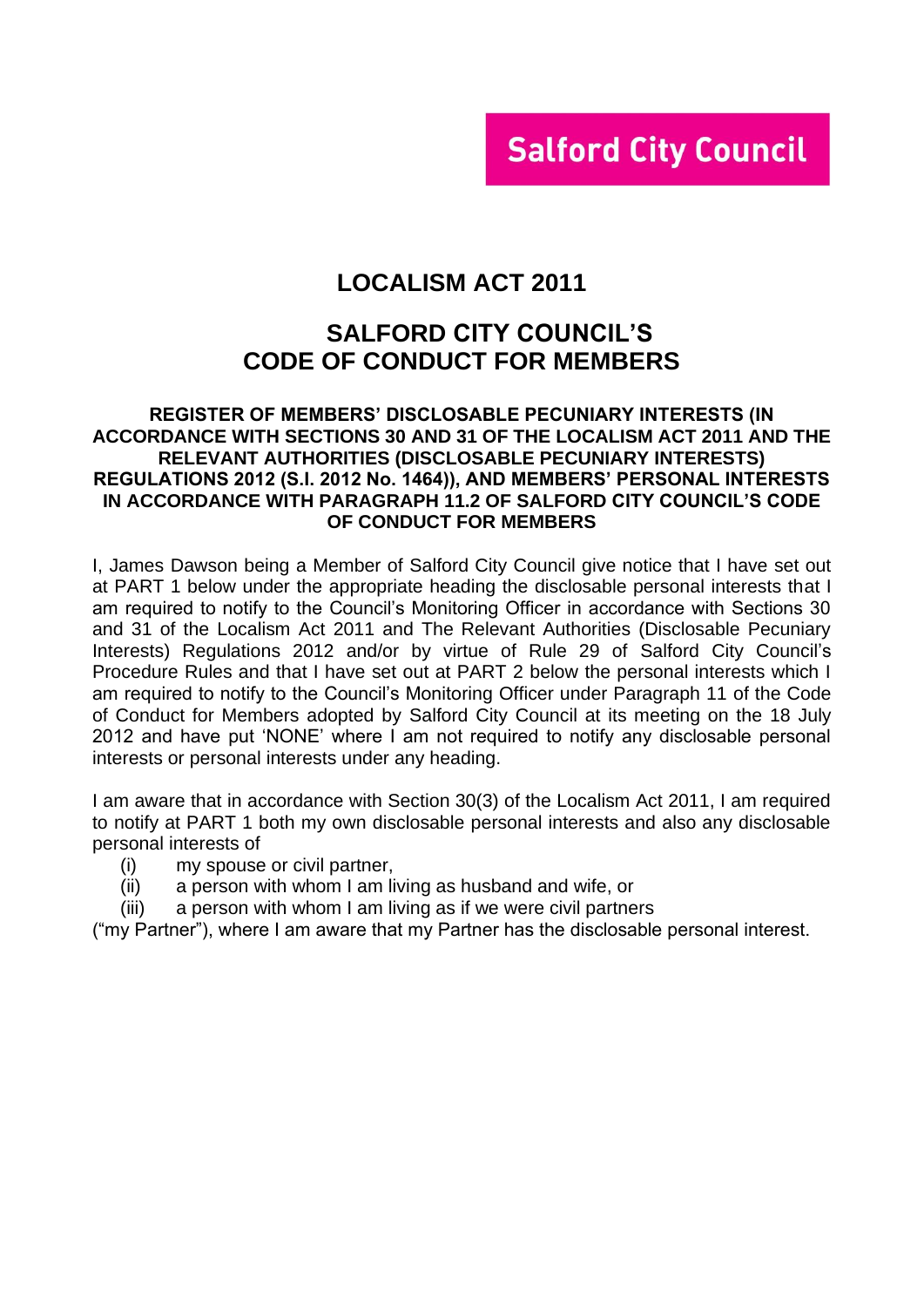# **PART 1**

# **DISCLOSABLE PECUNIARY INTERESTS**

#### **1. ANY EMPLOYMENT, OFFICE, TRADE, PROFESSION OR VOCATION CARRIED ON FOR PROFIT OR GAIN.**

| <b>Member</b>                                                                                                                                                  | <b>Partner</b> |
|----------------------------------------------------------------------------------------------------------------------------------------------------------------|----------------|
| <b>Swinton and Wardley Ward Councillor</b><br><b>City of Salford</b><br><b>Salford City Council</b><br><b>Chorley Road</b><br><b>Swinton</b><br><b>M27 5DA</b> | <b>Nil</b>     |

*NB: You need to include details of any employment or business in which you or your Partner are engaged. Employees should give the name of their employer. You should give the name of any company of which you or your Partner are a partner or remunerated director. Where you or your Partner hold an office, give the name of the person of the body which appointed you or your Partner (in the case of a teacher in a maintained school – the local education authority; in the case of an aided school – the school's governing body)*

#### **2. SPONSORSHIP**

#### **Swinton and Wardley Ward Labour Party**

**Unite the Union**

*NB You must* declare *any payment or provision of any other financial benefit (other than from Salford City Council) made or provided to you in respect of any expenses incurred by you in carrying out your duties as a councillor, or towards your election expenses, within the period of 12 months ending with the day on which you give your notification to the Council's Monitoring Officer for the purposes of Section 30(1) of the Localism Act 2011 and/or by virtue of Rule 29 of Salford City Council's Procedure Rules. This includes any payment or financial benefit from a trade union within the meaning of the Trade Union and Labour Relations (Consolidation) Act 1992.* 

#### **3. CONTRACTS WITH THE COUNCIL**

| <b>Member</b> | <b>Partner</b> |
|---------------|----------------|
| <b>Nil</b>    | <b>Nil</b>     |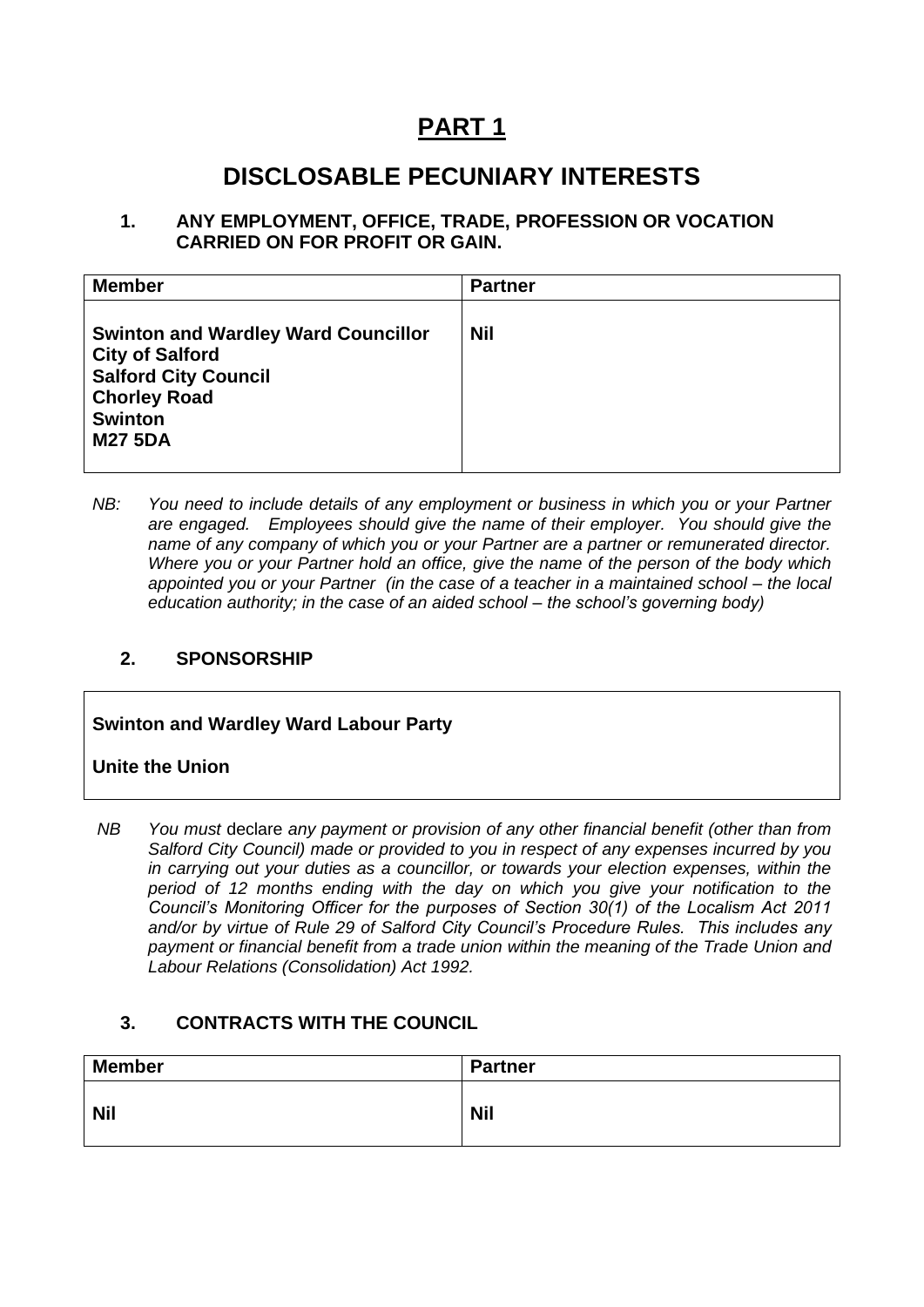- *NB You should describe all contracts of which you are aware, which are made between the Council and* 
	- *(i) either yourself or your Partner or*
	- *(ii) a body in which you or your Partner have a beneficial interest (being a firm in which you or your Partner is a partner, or a body corporate of which you or your Partner is a director, or in the securities of which you or your partner have a beneficial interest),*

*which are not fully discharged and which are contracts under which goods or services are to be provided or works are to be executed.*

*Please note that the reference to "securities" means "shares, debentures, debenture stock, loan stock, bonds, units of a collective investment scheme within the meaning of the Financial Services and Markets Act 2000 and other securities of any description, other than money deposited with a building society.*

#### **4. LAND IN THE AREA OF THE CITY COUNCIL**

| <b>Member</b>     | <b>Partner</b>    |
|-------------------|-------------------|
| 19 Moss Bank Road | 19 Moss Bank Road |
| <b>Wardley</b>    | <b>Wardley</b>    |
| <b>Swinton</b>    | <b>Swinton</b>    |
| <b>M27 9UJ</b>    | <b>M27 9UJ</b>    |

*You should include any land (including houses, buildings or parts of buildings and any interests as mortgagee) within the City's boundaries in which you or your Partner, either alone or jointly, have a proprietary interest for your or your Partner's benefit. You should give the address or brief description to identify it. If you live in Salford you should include your home under this heading either as owner, lessee or tenant. You should also include any property from which you or your Partner receive rent, or of which you or your Partner are the mortgagee.*

#### **5. LICENCES TO OCCUPY LAND**

| <b>Member</b> | <b>Partner</b> |
|---------------|----------------|
| <b>Nil</b>    | <b>Nil</b>     |

*NB You should include any land (including buildings or parts of buildings) within the city's boundaries which you or your Partner have a right to occupy for 28 days or longer (either alone or jointly with others). You should give the address or a brief description to identify it.*

#### **6. CORPORATE TENANCIES**

| <b>Member</b> | <b>Partner</b> |
|---------------|----------------|
| <b>Nil</b>    | <b>Nil</b>     |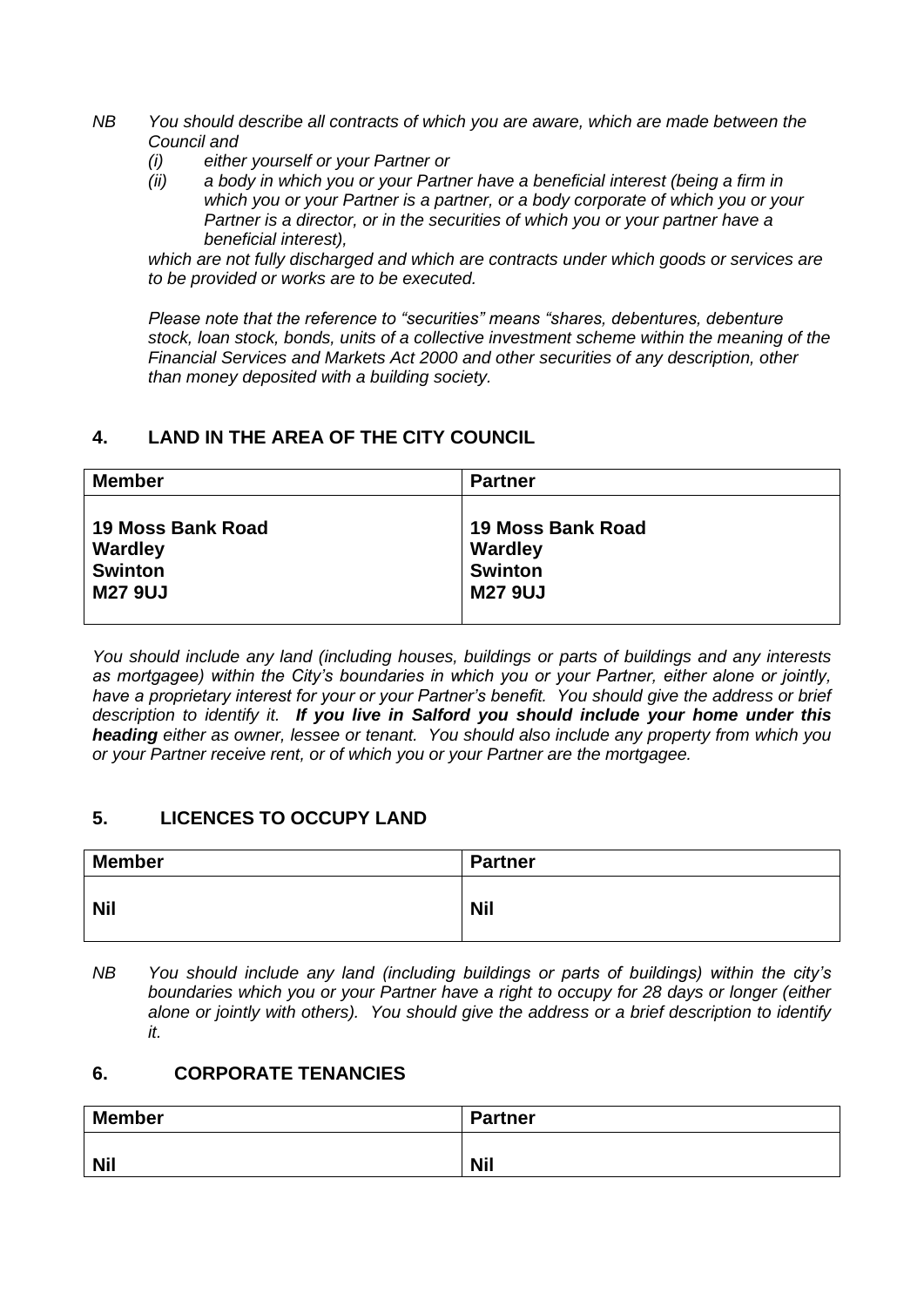| the contract of the contract of the contract of the contract of the contract of the contract of the contract of |
|-----------------------------------------------------------------------------------------------------------------|
|                                                                                                                 |
|                                                                                                                 |
|                                                                                                                 |
|                                                                                                                 |
|                                                                                                                 |
|                                                                                                                 |
|                                                                                                                 |

*[NB You should list here any tenancies of properties of which you are aware, where the*  landlord is the City Council and the tenant is a body in which you or your Partner have a *beneficial interest (being a firm in which you or your Partner is a partner, or a body corporate of which you or your Partner is a director, or in the securities of which you or your partner have a beneficial interest).* 

*Please note that the reference to "securities" means "shares, debentures, debenture stock, loan stock, bonds, units of a collective investment scheme within the meaning of the Financial Services and Markets Act 2000 and other securities of any description, other than money deposited with a building society.*

#### **7. SECURITIES**

| <b>Member</b> | <b>Partner</b> |
|---------------|----------------|
|               |                |
| <b>Nil</b>    | <b>Nil</b>     |
|               |                |

*NB You should list here any beneficial interest of you or your Partner in securities of a body where –*

- *(a) that body (to your knowledge) has a place of business or land within the City's boundaries; and*
- *(b) either –*
	- *(i) the total nominal value of the securities held by you or your Partner exceeds £25,000 or one hundredth of the total issued share capital of that body; or*
	- *(ii) if the share capital of that body is of more than one class, the total nominal value of the shares of any one class in which you or your Partner has a beneficial interest exceeds one hundredth of the total issued share capital of that class.*

*Please note that the reference to "securities" means "shares, debentures, debenture stock, Loan stock, bonds, units of a collective investment scheme within the meaning of the Financial Services and Markets Act 2000 and other securities of any description, other than money deposited with a building society*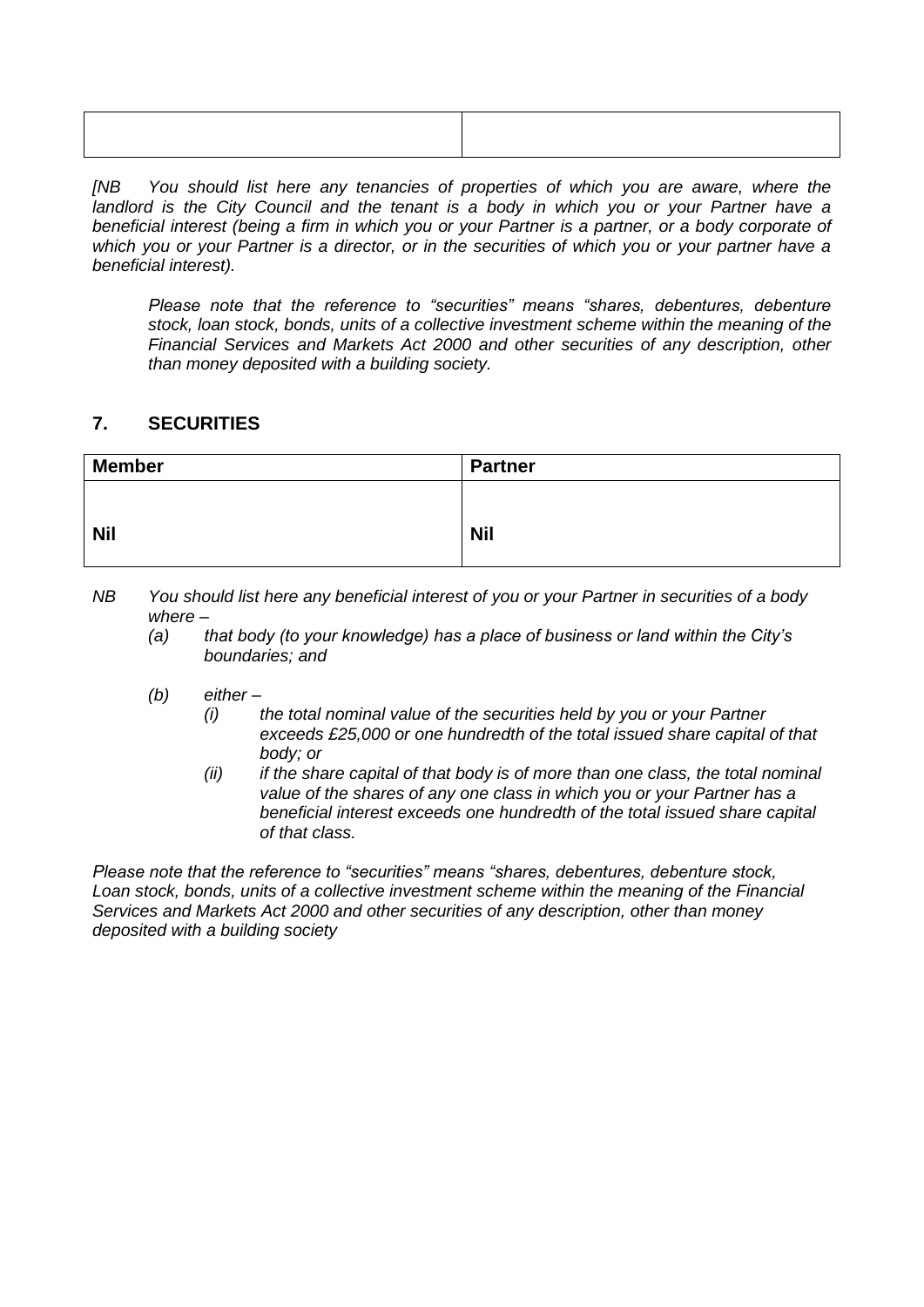# **PART 2**

# **PERSONAL INTERESTS**

**1. BODIES TO WHICH YOU ARE APPOINTED OR NOMINATED BY THE COUNCIL**

**Saint Peter's primary school, Swinton. School Governor.**

- *NB You should record here details of your position of general control or management, in any –*
	- *Body to which you have been appointed or nominated by*
	- *Salford City Council as its representative.*

#### **2. INTERESTS IN CHARITIES, SOCIETIES AND OTHER BODIES**

#### **The Labour Party Unite the Union**

- *NB You should record here details of your position of general control or management, in any –*
	- *Public authority or body exercising functions of a public nature;*
	- *Company, industrial and provident society, charity, or body directed to charitable purposes. (Freemasons should include here membership of the Masonic Grand Charity)*
	- *Body whose principal purposes include the influence of public policy, including party associations, trade union or professional association.*

#### **3. GIFTS AND HOSPITALITY**

**Nil**

*You should list here any person from whom you have received a gift(s) or hospitality with an estimated value of at least £100 (including multiple gifts and/or hospitality with an aggregate value of at least £100 from the same person). You should provide a description of the gift(s) or hospitality and the person you believe to be the source of the gift(s) and hospitality (including accumulative gifts and/or hospitality).*